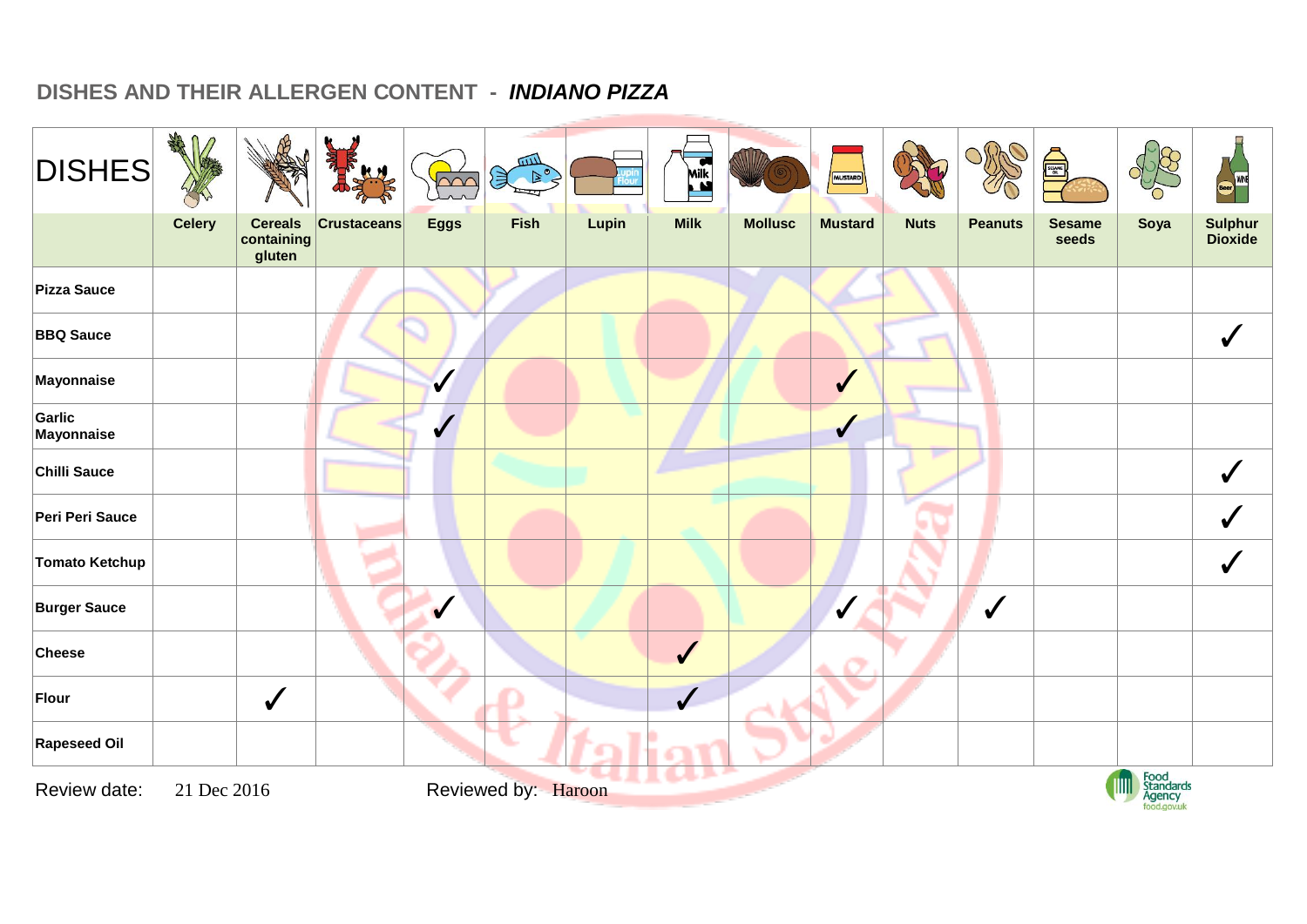## **DISHES AND THEIR ALLERGEN CONTENT -** *INDIANO PIZZA*

| <b>DISHES</b>        | AR            |                                        |                    | $\overline{\triangle\triangle\triangle}$ | шIJ<br>$\mathcal{F}$ |       | Milk<br><b>Nilk</b> |                | MUSTARD        |              |                | ė,                     |                             | Beer WINE                        |
|----------------------|---------------|----------------------------------------|--------------------|------------------------------------------|----------------------|-------|---------------------|----------------|----------------|--------------|----------------|------------------------|-----------------------------|----------------------------------|
|                      | <b>Celery</b> | <b>Cereals</b><br>containing<br>gluten | <b>Crustaceans</b> | <b>Eggs</b>                              | Fish                 | Lupin | <b>Milk</b>         | <b>Mollusc</b> | <b>Mustard</b> | <b>Nuts</b>  | <b>Peanuts</b> | <b>Sesame</b><br>seeds | Soya                        | <b>Sulphur</b><br><b>Dioxide</b> |
| <b>Cheese Burger</b> | $\checkmark$  |                                        |                    |                                          |                      |       |                     |                |                |              |                |                        |                             |                                  |
| $\frac{1}{4}$ burger |               |                                        |                    |                                          |                      |       |                     |                |                |              |                |                        |                             |                                  |
| Tandoori<br>Chicken  |               |                                        |                    |                                          |                      |       |                     |                |                |              |                |                        | $\checkmark$                |                                  |
| <b>Spicy Chicken</b> |               |                                        |                    |                                          |                      |       |                     |                |                |              |                |                        | $\checkmark$                |                                  |
| <b>Balti Chicken</b> |               |                                        |                    |                                          |                      |       |                     |                |                | $\checkmark$ | $\checkmark$   |                        | $\sqrt{2}$                  |                                  |
| Chinese Chicken      |               |                                        |                    |                                          |                      |       |                     |                |                |              |                |                        | $\bigvee$                   |                                  |
| <b>Plain Chicken</b> |               |                                        |                    |                                          |                      |       |                     |                |                |              |                |                        | $\checkmark$                |                                  |
| <b>Spicy Beef</b>    |               | $\checkmark$                           |                    |                                          |                      |       |                     |                |                | ✔            |                |                        | $\bigvee$                   |                                  |
| Pepperoni            |               | $\checkmark$                           |                    |                                          |                      |       |                     |                |                | $\checkmark$ |                |                        | $\checkmark$                |                                  |
| Salami               |               | $\checkmark$                           |                    |                                          |                      |       |                     |                |                | $\checkmark$ |                |                        | $\checkmark$                |                                  |
| Review date:         | 21 Dec 2016   |                                        |                    |                                          | Reviewed by: Haroon  |       |                     |                |                |              |                |                        | Food<br>Standards<br>Agency |                                  |